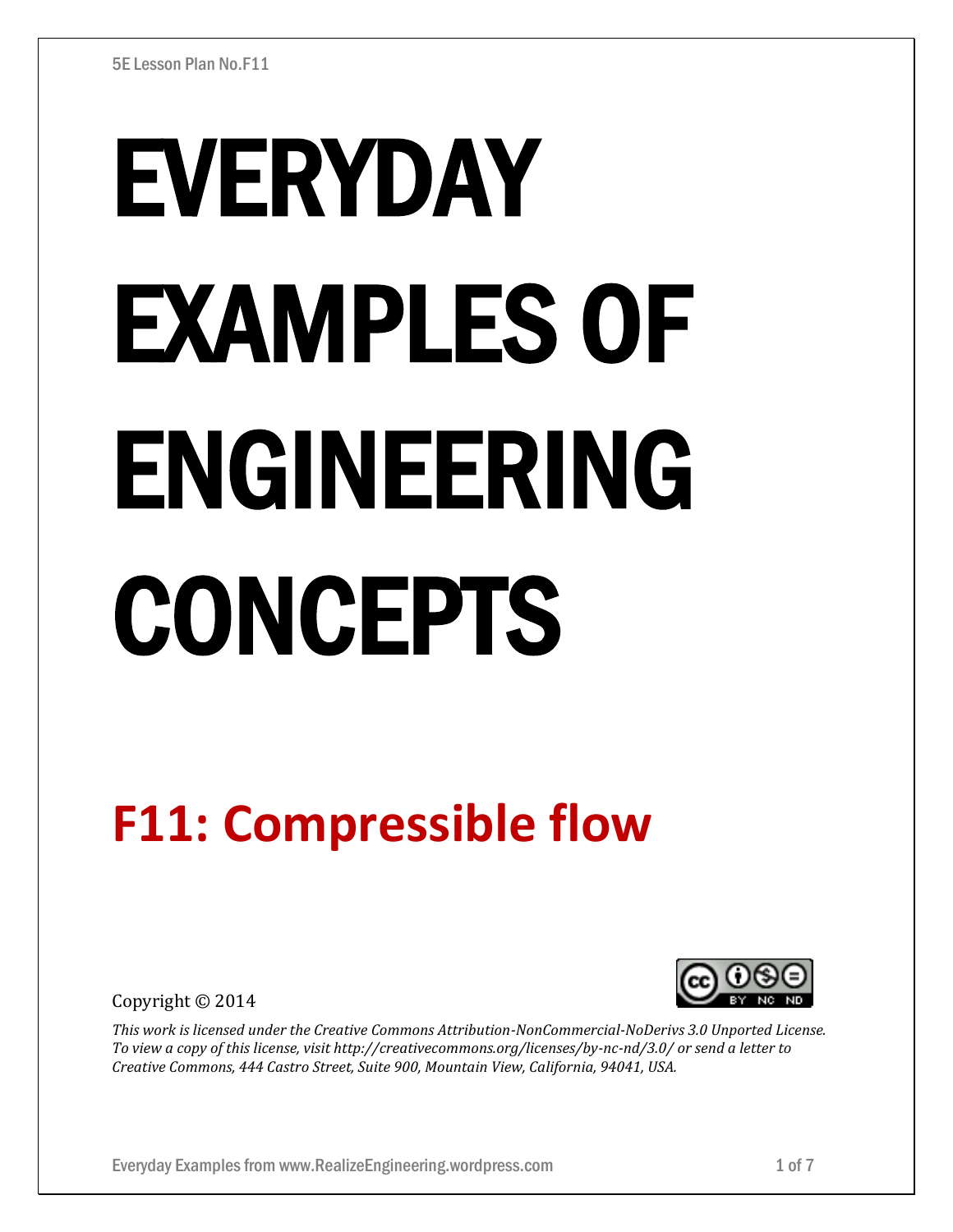*This is an extract from 'Real Life Examples in Fluid Mechanics: Lesson plans and solutions' edited by Eann A. Patterson, first published in 2011 (ISBN:978-0-9842142-3-5) which can be obtained on-line at www.engineeringexamples.org and contains suggested exemplars within lesson plans for Sophomore Fluids Courses. They were prepared as part of the NSF-supported project (#0431756) entitled: "Enhancing Diversity in the Undergraduate Mechanical Engineering Population through Curriculum Change".* 

## **INTRODUCTION**

 $\overline{a}$ 

(from *'Real Life Examples in Fluid Mechanics: Lesson plans and solutions'*)

These notes are designed to enhance the teaching of a sophomore level course in fluid mechanics, increase the accessibility of the principles, and raise the appeal of the subject to students from diverse backgrounds. The notes have been prepared as skeletal lesson plans using the principle of the 5Es: Engage, Explore, Explain, Elaborate and Evaluate. The 5E outline is not original and was developed by the Biological Sciences Curriculum Study<sup>1</sup> in the 1980s from work by Atkin & Karplus<sup>2</sup> in 1962. Today this approach is considered to form part of the constructivist learning theory<sup>3</sup>.

These notes are intended to be used by instructors and are written in a style that addresses the instructor, however this is not intended to exclude students who should find the notes and examples interesting, stimulating and hopefully illuminating, particularly when their instructor is not utilizing them. In the interest of brevity and clarity of presentation, standard derivations, common tables/charts, and definitions are not included since these are readily available in textbooks which these notes are not intended to replace but rather to supplement and enhance. Similarly, it is anticipated that these lesson plans can be used to generate lectures/lessons that supplement those covering the fundamentals of each topic.

It is assumed that students have acquired a knowledge and understanding the following topics: first and second law of thermodynamics, Newton's laws, free-body diagrams, and stresses in pressure vessels.

This is the fourth in a series of such notes. The others are entitled 'Real Life Examples in Mechanics of Solids', 'Real Life Examples in Dynamics' and 'Real Life Examples in Thermodynamics'. They are available on-line at www.engineeringexamples.org.

Eann A. Patterson *A.A. Griffith Chair of Structural Materials and Mechanics School of Engineering, University of Liverpool, Liverpool, UK & Royal Society Wolfson Research Merit Award Recipient*

<sup>1</sup> Engleman, Laura (ed.), *The BSCS Story: A History of the Biological Sciences Curriculum Study*. Colorado Springs: BSCS, 2001.

<sup>2</sup> Atkin, J. M. and Karplus, R. (1962). Discovery or invention? *Science Teacher* 29(5): 45.

<sup>3</sup> e.g. Trowbridge, L.W., and Bybee, R.W., *Becoming a secondary school science teacher*. Merrill Pub. Co. Inc., 1990.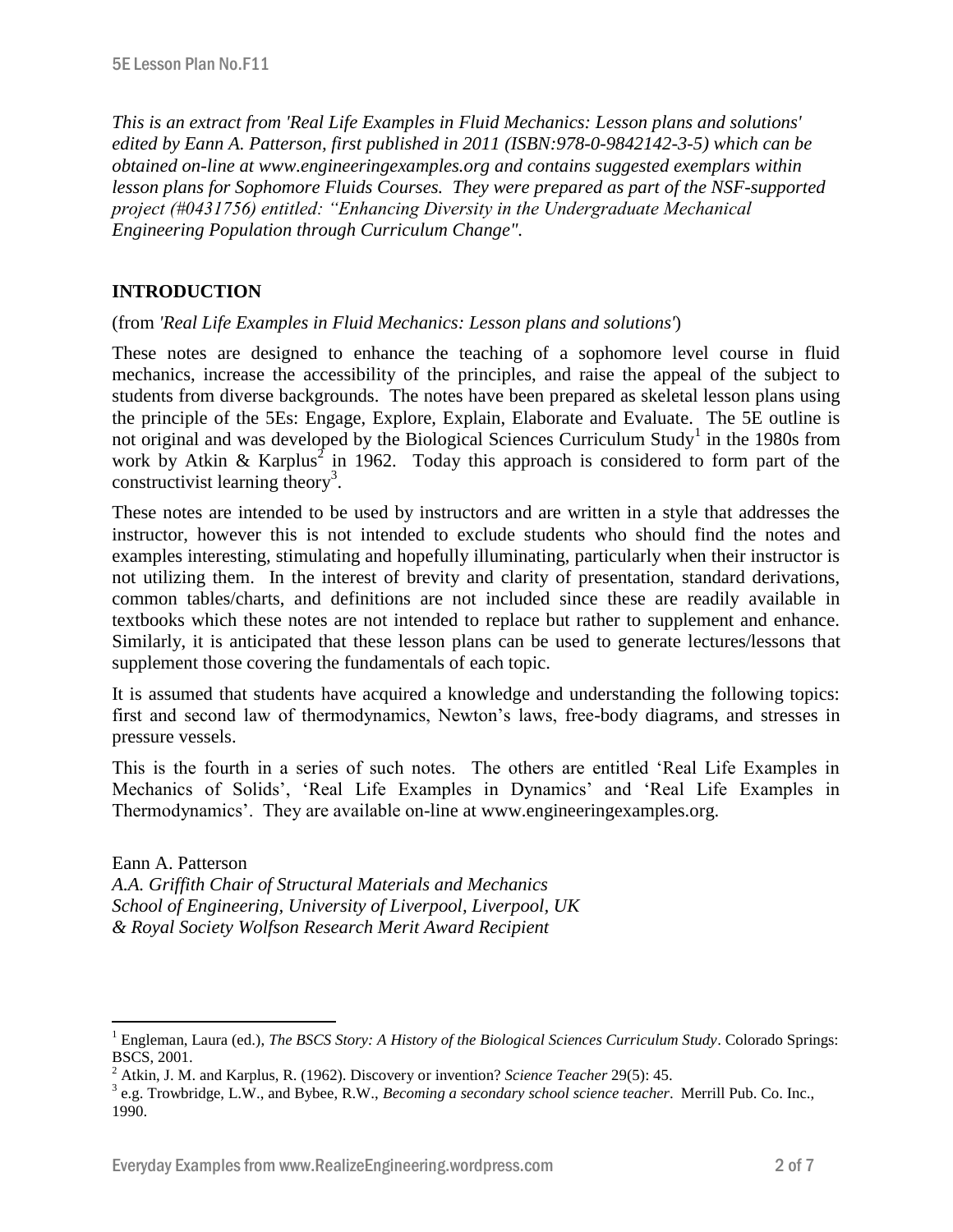### **FLOW**

#### 11. Topic**: Compressible flow**

#### **Engage:**

Show a news-clip entitled '*Bull leaps into crowd in Tafalla Northern*  Spain 30 hurt' by searching for this title on YouTube<sup>4</sup>. Run the clip once (it is only 29 secs) and then a second time pausing it at about 6 seconds and discuss how the crowd is reacting to the bull. They are moving away; the bull is slowed down by the fence and so people have time to get out of the way. The speed of signaling (about the danger) through the crowd could be considered to be faster than the speed of the bull.

Then let the  $\text{clip}^5$  run to about 10 seconds and pause it again. Discuss the difference in crowd behavior. Now the bull has got up some speed and the people in the crowd cannot react faster enough so the bull runs into them. The speed of signaling through the crowd could be considered to be slower than the speed of the bull.



If you feel students need to be convinced that crowds can behave in an analogous way to fluid flow, then you might find the following videos useful:

a. a flock of sheep flowing around a stationary car (search on YouTube for '*A sheep dog herds sheep near Wanaka, New Zealand*' 6 ); and

a flock of sheep parting to allow a car through which is analogous to sub-sonic flow with some signaling moving through the flock faster than the motion of the car (search on YouTube for 'New Zealand in 56 secs<sup>'7</sup>).

# **Explore:**

 $\overline{a}$ 

Discuss how the signaling mentioned above is achieved in air with an airplane moving through it at subsonic speeds, i.e., that pressure disturbances caused by the plane's motion are propagated in all directions at the speed of sound and at some distance are attenuated by the viscosity of the air. Ahead of the plane they act as a signal to the air that the plane is coming and the air begins to move out of the way of the plane so that smooth flow is achieved around the plane. This can occur if the speed of the plane, *v* is slower than the speed of signaling, i.e., the speed of sound, *c*.

You can see this happening using smoke in a wind tunnel, e.g., search on YouTube for a video entitled 'How wings work? Smoke streamlines around an airfoil<sup>'8</sup>.

<sup>&</sup>lt;sup>4</sup> [www.youtube.com/watch?v=2ksQZmxI\\_Nw](http://www.youtube.com/watch?v=2ksQZmxI_Nw)

<sup>&</sup>lt;sup>5</sup> An alternative but longer video can be found at<http://www.youtube.com/watch?v=SWTiHCK5ZpM> or by searching on YouTube using '*Bull goes on rampage through crowd*'. The corresponding pause points are about 8 seconds and 12 seconds respectively.

<sup>6</sup> [www.youtube.com/watch?v=sYJaMGcrtWE](http://www.youtube.com/watch?v=sYJaMGcrtWE)

<sup>7</sup> [www.youtube.com/watch?v=WT3dk7HOi1A](http://www.youtube.com/watch?v=WT3dk7HOi1A)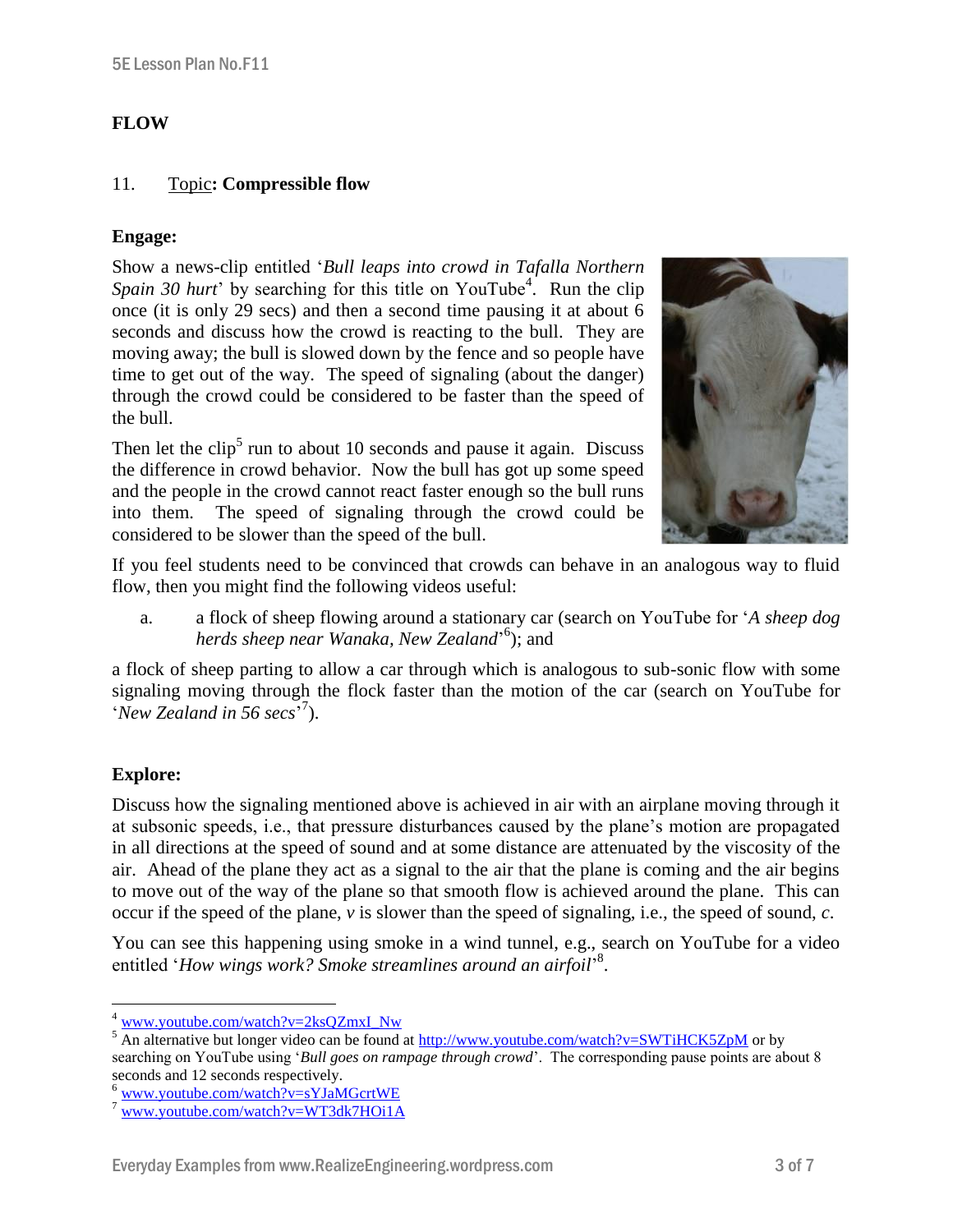Now, ask the students to consider what will happen if  $v > c$ ?

This is analogous to the bull running into the crowd. The air ahead of the plane has no warning and so does not move out of the way. The bull is brought to a stop by the group of compressed people and he moves off to one side; but the plane is not brought to a stop, so what happens?

A shock wave forms just ahead of the plane. Let us consider shifting our frame of reference to that of the pilot, i.e., a stationary plane with supersonic air moving towards it  $(v > c)$ . As the air passes through the shock wave its velocity is reduced so that  $v < c$  and the air has time to part and flow around the plane. This transition across the shock wave not only involves a deceleration of the air but also an increase in its static temperature, pressure and density. For a good illustration of this search on Youtube<sup>9</sup> for a video entitled: '*F18 Supersonic flyby with sonic boom on CVN69 USS Eisenhower*'.

# **Explain:**

Explain that we can analyze the region around a shock wave by enclosing it in a control volume. Applying the momentum equation to the control volume,

$$
p_1A + \dot{m}v_1 = p_2A + \dot{m}v_2
$$

Continuity of mass flow requires,

 $p_1 - p_2 = \rho_2 v_2^2 - \rho_1 v$ 

$$
\rho_1 v_1 A = \rho_2 v_2 A
$$

so

 $\overline{a}$ 

 $1\,\nu_1$ Assuming an ideal gas both sides of the shock so that

2

$$
\rho_{1,2} = \frac{p_{1,2}}{RT_{1,2}}
$$

and substituting

$$
p_1 - p_2 = \frac{p_2 v_2^2}{RT_2} - \frac{p_1 v_1^2}{RT_1}
$$
 or  $p_1 \left(1 + \frac{v_1^2}{RT_1}\right) = p_2 \left(1 + \frac{v_2^2}{RT_2}\right)$ 

Now defining the Mach number, *M<sup>a</sup>* as *kRT v c*  $M_a = \frac{v}{\sqrt{V_a^2}}$  where *v p C C*  $k = \frac{S_p}{S}$  so

$$
\frac{p_1}{p_2} = \frac{\left(1 + k(M_a)^2\right)}{\left(1 + k(M_a)^2\right)}
$$

Note that when  $M_a<0.3$  incompressibility can be assumed.

Thus, since  $(M_a)_2 > 1$  and  $(M_a)_1 < 1$ ,  $p_2 > p_1$  and static pressure increases across the shock wave.



<sup>8</sup> [www.youtube.com/watch?v=6UlsArvbTeo](http://www.youtube.com/watch?v=6UlsArvbTeo)

[www.youtube.com/watch?v=9lu9o6pCHlM](http://www.youtube.com/watch?v=9lu9o6pCHlM)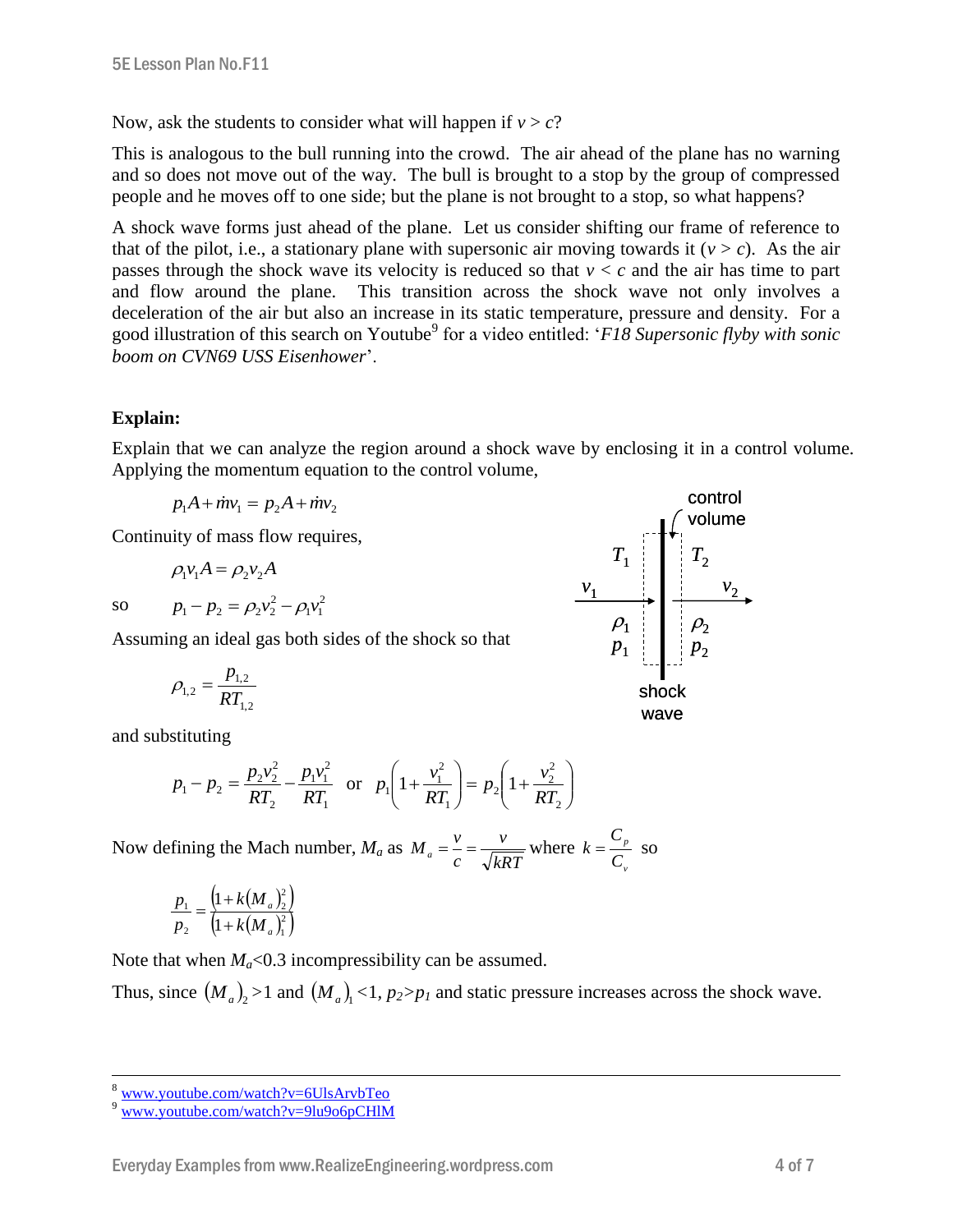Assuming adiabatic conditions for the control volume so that the stagnation temperature is constant, i.e.  $(T_0)$ <sub>1</sub> =  $(T_0)$ <sub>2</sub> it can be shown that

$$
\frac{T_2}{T_1} = \frac{T_2}{T_0} \times \frac{T_0}{T_1} = \frac{2 + (M_a)_1^2 (k - 1)}{2 + (M_a)_2^2 (k - 1)}
$$

Thus, again, since  $(M_a)_2 > 1$  and  $(M_a)_1 < 1$ ,  $T_2 > T_1$  and temperature increases across the shock wave.

Returning to mass continuity for the control volume,

$$
\rho_1 v_1 A = \rho_2 v_2 A
$$

And substituting 1,2 1,2  $r_{1,2} - RT$ *p*  $\rho_{12} = \frac{P_{1,2}}{P_{12}}$  and *kRT v c*  $M_a = \frac{v}{\sqrt{V} \cdot \sqrt{V}}$  we can obtain

$$
\frac{T_2}{T_1} = \left[\frac{p_2(M_a)_2}{p_1(M_a)_1}\right]^2
$$

Equating this with the previous expression for the temperature ratio we can obtain

$$
(M_a)_2 = \sqrt{\frac{2 + (k-1)(M_a)_1^2}{2k(M_a)_1^2 - (k-1)}}
$$

#### **Elaborate:**

Introduce the idea that can produce supersonic flow for testing shapes in a wind tunnel using a convergent-divergent nozzle, known as a Laval nozzle, connected to a large reservoir of gas for which  $p_0$ ,  $\Omega_0$ ,  $T_0$  and  $v_0$  are zero. Highlight that the Laval nozzle is the same shape as the exit of a rocket engine.

Applying Bernoulli's equation for any section of the nozzle,

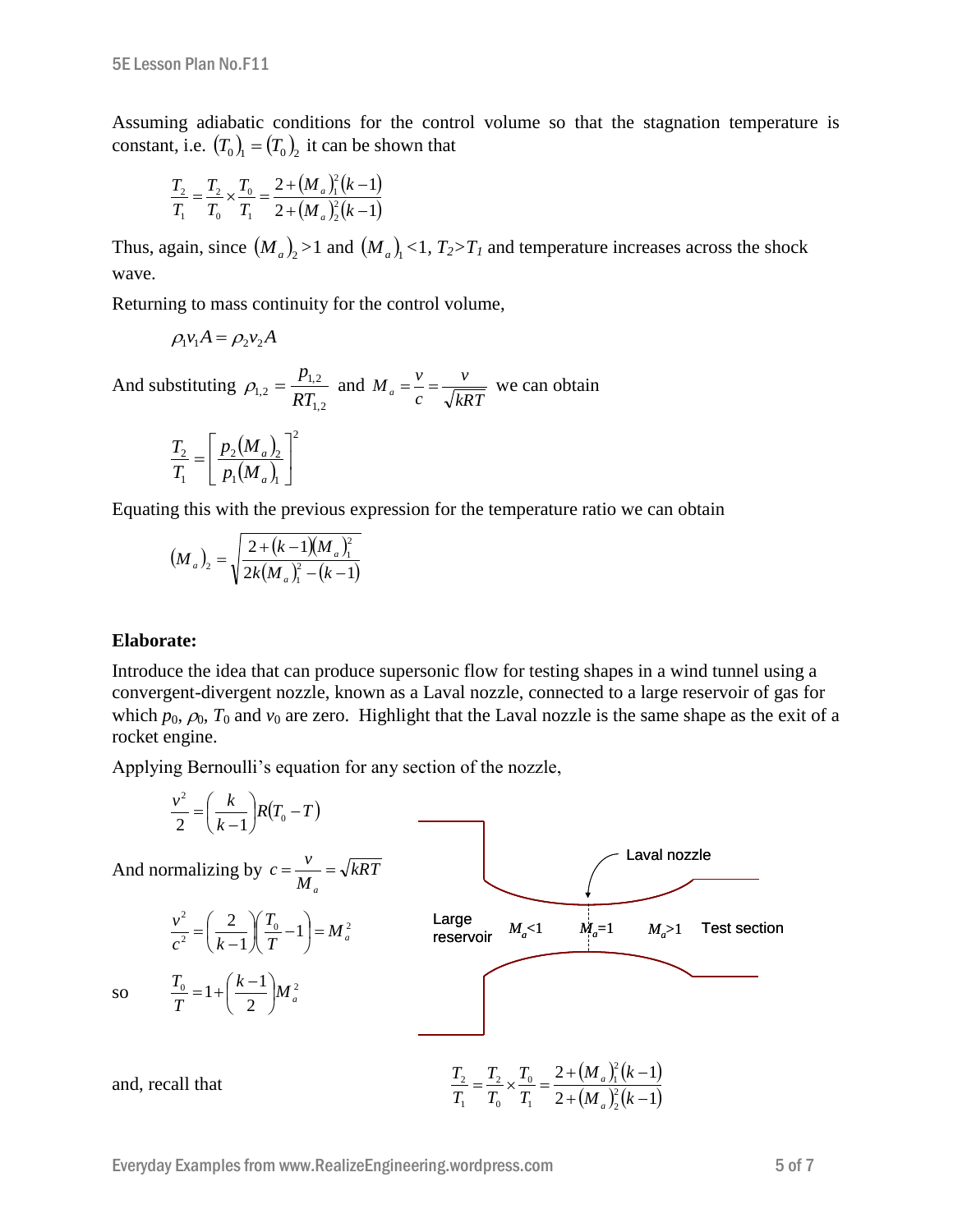hence, for conditions at the throat, *t*

 $(k-1)$ 1  $\int_0^1 2 + (k-1) M_a^2$  $\int_0^T$   $k +$  $=\frac{T_{t}}{T_{0}}\cdot\frac{T_{0}}{T_{0}}=\frac{2+(k-1)}{T_{0}}$ *k k M T T T T T*  $T_{t} = T_{t}$   $T_{0} = 2 + (k-1)M_{a}^{2}$  $(k-1)/k$   $(k-1)$  $\mathbf{0}$ 1  $0 \perp \mid F_0$  $(-1)/k$  (k- $\overline{\phantom{a}}$ J  $\backslash$  $\overline{\phantom{a}}$  $\setminus$  $\Bigg)^{(\kappa-1)/\kappa} = \Bigg($ J  $\backslash$  $\overline{\phantom{a}}$  $\backslash$  $=\bigg($  $(k-1)/k$  (k *p p T T*  $\rho$  $\rho$  $(k-1)M_{a}^{2}\big]^{1/2}$  $2 + (k-1)M_{a}^{2}$ <sup> $7k-$ </sup>  $\overline{\phantom{a}}$  $\overline{a}$  $\mu_{t} = \left[ \frac{2 + (k-1)M_a^2}{L} \right]^{k}$ *k M*

 $\mathbf{r}$ L

 $\rho$  $\rho_{\scriptscriptstyle \rm i}$ 

1

 $\ddot{}$ 

*k*

 $\overline{\phantom{a}}$ J

$$
f_{\rm{max}}(x)=\frac{1}{2}x
$$

and hence

Now, for isentropic flow,

Applying mass continuity for the nozzle,  $\rho v A = \rho_r v_r A_r$ 

so with 
$$
M_a = \frac{v}{c} = \frac{v}{\sqrt{kRT}}
$$
 we can obtain  $\frac{A_t}{A} = \frac{\rho}{\rho_t} \left(\frac{T}{T_t}\right) M_a$ 

And substituting the values for the density and temperature ratios,

$$
\frac{A_{i}}{A} = M_{a} \left[ \frac{k+1}{2+(k-1)M_{a}^{2}} \right]^{k/(k-1)}
$$

i.e., for  $k = 1.4$  and a Mach number of 3, the ratio of the throat diameter to the section diameter has to be

e  

$$
A_{i} = M_{a} \left[ \frac{k+1}{2+(k-1)M_{a}^{2}} \right]^{k+\frac{1}{2}(k-1)} A = 3 \left[ \frac{2.4}{2+(0.4 \times 3^{2})} \right]^{1+\frac{1}{2}(8)} A = 0.68A
$$

#### **Evaluate:**

Invite students to attempt the following examples:

#### *Example 11.1*

In a laboratory, if a supersonic wind tunnel has a Laval nozzle with a throat area of  $3cm<sup>2</sup>$  and is supplied from a large reservoir at a pressure of 20kPa and temperature 20°C, calculate the mass of air required to run the tunnel for 30secs.

#### Solution:

The mass flow rate through the throat will be given by

$$
\dot{m} = \rho_t A_t v_t
$$

and in the throat  $M_a = 1$  so  $v_t = \sqrt{kRT_t}$  also 1 2  $\ddot{}$  $=$  $T \gamma$  $\frac{T_t}{T} = \frac{2}{\pi}$  and  $\frac{\rho_t}{T} = \left[\frac{2 + (k-1)}{1 + (k-1)}\right]^{1/2}$ 1  $2 + (k-1)^{k-1}$  $\overline{\phantom{a}}$  $\overline{\phantom{a}}$ L  $\mathbf{r}$  $^{+}$  $\frac{t}{t} = \left[ \frac{2 + (k-1)}{2} \right]^{k}$ *k k*  $\rho$  $\frac{\rho_t}{\rho} = \frac{2 + (k-1)}{1 - 1} \int_0^{\lambda - 1}$  so

$$
\dot{m} = \rho_0 \left(\frac{2}{k+1}\right)^{1/(k-1)} A_t \sqrt{\frac{2kRT_0}{k+1}}
$$

and substituting the ideal gas equation, 0  $b_0 = \frac{P_0}{RT_0}$  $p_0 = \frac{p}{\sqrt{p}}$